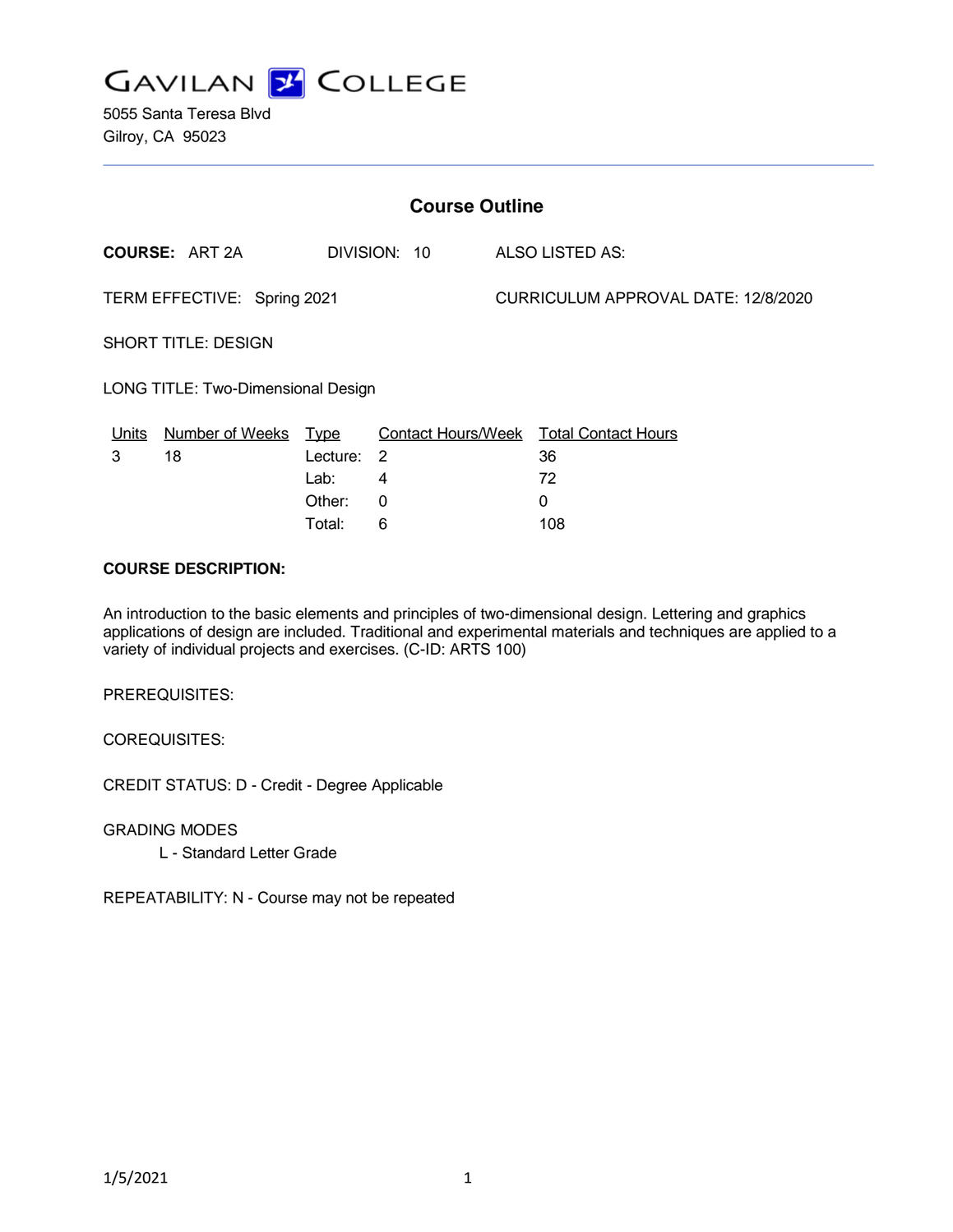SCHEDULE TYPES:

- 02 Lecture and/or discussion
- 03 Lecture/Laboratory
- 04 Laboratory/Studio/Activity
- 047 Laboratory LEH 0.7
- 05 Hybrid
- 71 Dist. Ed Internet Simultaneous
- 72 Dist. Ed Internet Delayed
- 73 Dist. Ed Internet Delayed LAB
- 737 Dist. Ed Internet LAB-LEH 0.7

# **STUDENT LEARNING OUTCOMES:**

By the end of this course, a student should:

1. Create graphics and artworks utilizing compositional considerations, and design elements and principles such as: line, shape, volume, balance, emphasis economy, variety, repetition, rhythm, space, texture, value, and color.

2. Create a visual design utilizing the schemes and harmonies of color.

3. Create lettering utilizing typographic elements and principles.

4. Create a visual design that expresses a message utilizing ideas and meaning with visual content.

# **CONTENT, STUDENT PERFORMANCE OBJECTIVES, OUT-OF-CLASS ASSIGNMENTS**

Curriculum Approval Date: 12/8/2020

# LECTURE CONTENT:

2 lecture hours

LECTURE: Introduction to Two Dimensional Design. Isolating elements in design. Definitions and comparisons of fine art and applied

art and

design. Getting started in the creative process. Introduction to 2-D design tools and materials. Description and demonstration of picture plane, format, figure ground relationships, flat

space, figure ground reversal, spontaneous interaction, viewing angles, viewing depth, and conveying ideas.

STUDENT PERFORMANCE OBJECTIVES : Students analyze the design elements and apply them to create a design project exploring picture plane, use of format, figure ground

relationships, flat space, spontaneous interaction, angles, and depth. Students research and express a theme within their design project. Students develop and implement a visual message into design project.

2 lecture hours

LECTURE: Describe and demonstrate the element repetition. Describe the repetition design project. Show examples of student work, CD/DVD

images, video, slides, textbook, and design artifacts

that have repetition. Demonstrate the use of design tools and materials that are useful in creating a repetition design. Describe particular design problems associated with repetition. Demonstrate ways to correct for repetition design problems.

STUDENT PERFORMANCE OBJECTIVES : Students analyze the design element repetition. Students apply repetition to

create a design project that explores that element. Students learn to use design tools and materials in a way that demonstrates repetition.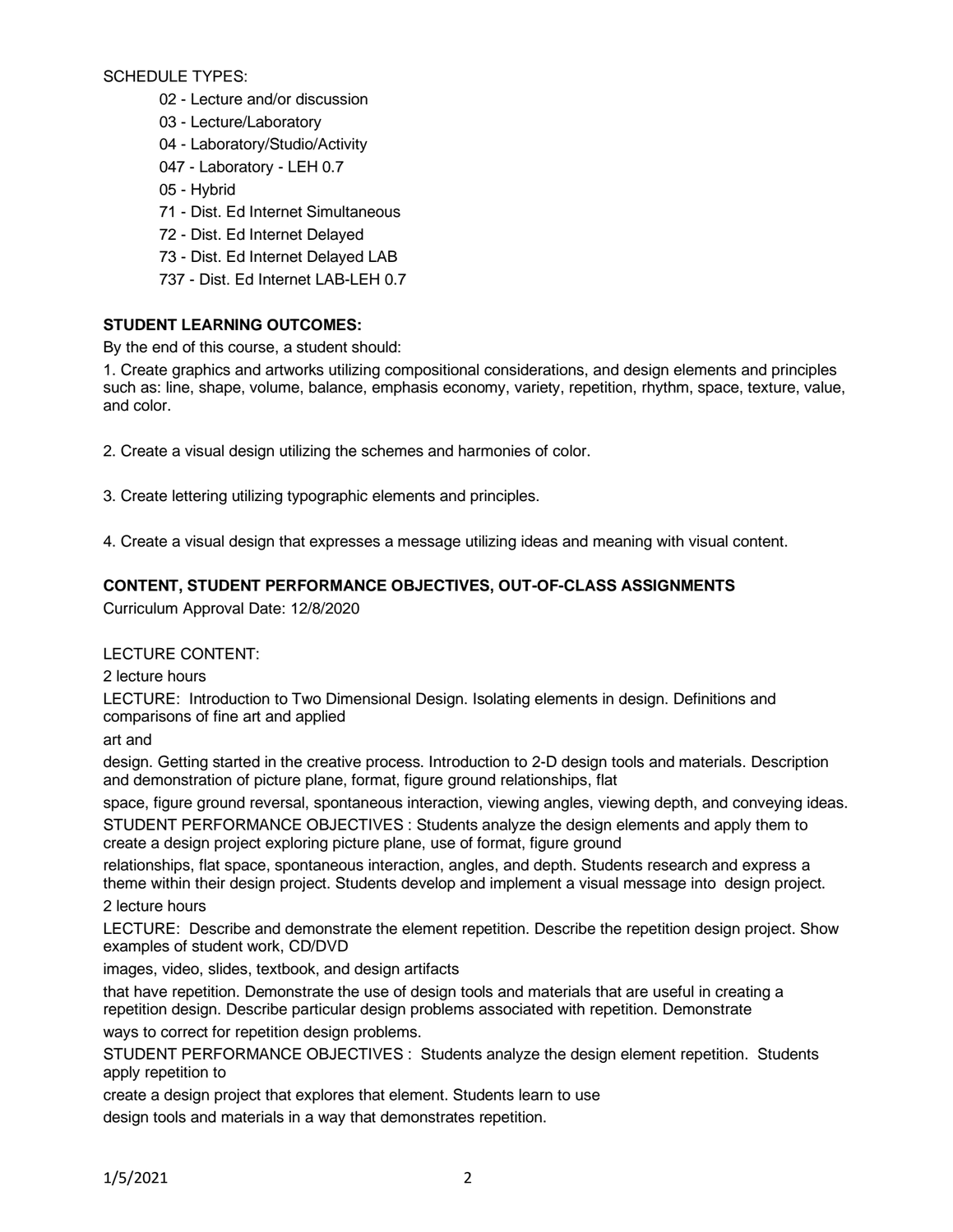2 lecture hours

LECTURE: Describe and demonstrate the element variety. Describe the variety design project. Show examples of student

work, CD/DVD images, video, slides, textbook, and design artifacts that have variety. Demonstrate the use of design tools and materials that are useful in creating a variety design. Describe

particular design problems

associated with variety. Demonstrate ways to correct for variety design problems. Explain Research Paper. STUDENT PERFORMANCE OBJECTIVES : Students analyze the design element variety. Students apply variety to create

a design project that explores that element. Students learn to use design tools and materials in a way that demonstrates variety.

2 lecture hours

LECTURE: Describe and demonstrate the element balance.

Describe the balance design project. Show examples of student work, CD/DVD images, video, slides, textbook, and design artifacts that have balance. Demonstrate the use of design tools and materials

that are useful in creating a balance design. Describe particular design problems associated with balance. Demonstrate ways to correct for balance design problems.

STUDENT PERFORMANCE OBJECTIVES : Students analyze the design element balance. Students apply balance to create a design project

that explores that element. Students learn to use design tools and materials in a way that demonstrates balance

2 lecture hours

LECTURE: Describe and demonstrate the

element emphasis. Describe the emphasis design project. Show examples of student work, CD/DVD images, video, slides, textbook, and design artifacts that have emphasis. Demonstrate the use of design

tools and materials that are useful in

creating an emphasis design. Describe particular design problems associated with emphasis. Demonstrate ways to correct for emphasis design problems.

STUDENT PERFORMANCE OBJECTIVES : Students analyze the design element

emphasis. Students apply emphasis to create a design project that explores that element. Students learn to use design tools and materials in a way that demonstrates emphasis.

2 lecture hours

LECTURE:

Describe and demonstrate the element economy. Describe the economy design project. Show examples of student work, CD/DVD images, video, slides, textbook, and design artifacts that have economy.

Demonstrate the use of design tools and materials that are useful in creating an economy design. Describe particular design problems associated with economy. Demonstrate ways to correct for economy design problems.

STUDENT PERFORMANCE OBJECTIVES : Students

analyze the design element economy. Students apply economy to create a design project

that explores that element. Students learn to use design tools and materials in a way that demonstrates economy.

2 lecture hours

LECTURE: Describe and demonstrate the element line. Describe the line design project. Show examples of student work, CD/DVD images, video, slides, textbook, and design

artifacts that have line. Demonstrate the

use of design tools and materials that are useful in creating a line design. Describe particular design problems associated with line. Demonstrate ways to

correct for line design problems.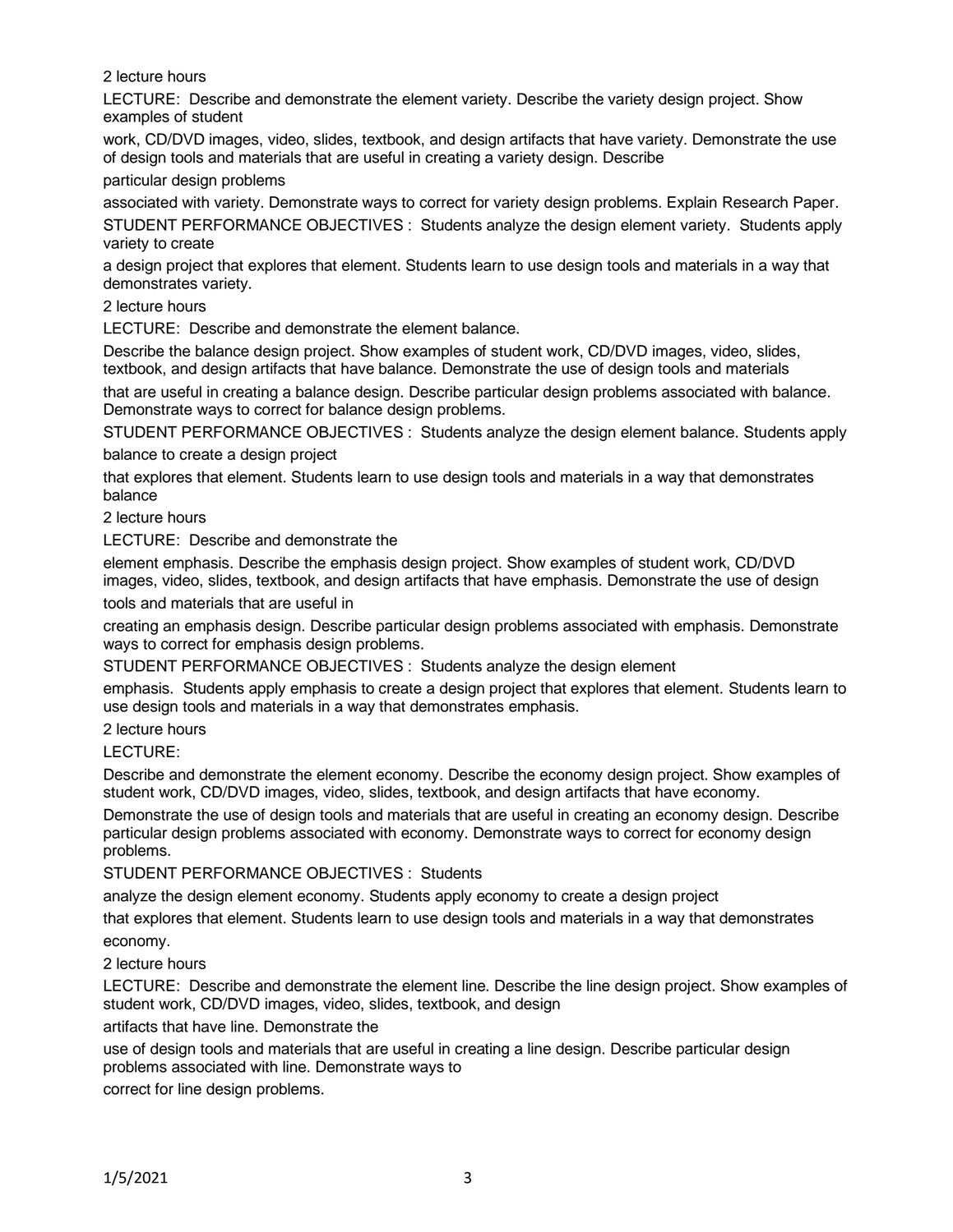#### STUDENT PERFORMANCE OBJECTIVES :

Students analyze the design element line. Students apply line to create a design project that explores that element. Students learn to use design tools and materials in a way that demonstrates line.

2 lecture hours

LECTURE: Describe and demonstrate the element shape. Describe the shape design project. Show examples of student work, CD/DVD images, video, slides, textbook, and design

artifacts that have shape. Demonstrate the use of design tools and materials that are useful in creating a shape design. Describe particular design problems associated

with shape. Demonstrate ways to

correct for shape design problems.

STUDENT PERFORMANCE OBJECTIVES :

Students analyze the design element shape. Students apply shape to create a design project that explores that element. Students learn to use design tools and materials in a way that demonstrates

shape.

2 lecture hours

LECTURE: Describe and demonstrate the element space. Describe the space design project. Show examples of student work, CD/DVD images, video, slides, textbook, and design

artifacts that have space. Demonstrate the use of design tools and materials that are useful in creating a space design. Describe particular design problems associated with space. Demonstrate ways to

correct for spatial design problems.

Midterm Written Exam and Portfolio Review

STUDENT PERFORMANCE OBJECTIVES : Students analyze the design element space. Students apply space tocreate a design project that explores that element. Students learn to use design

tools and materials in a way that demonstrates space.

2 lecture hours

LECTURE: Describe and demonstrate the element texture. Describe the texture design project. Show examples of student work, CD/DVD

images, video, slides, textbook, and design artifacts that have texture. Demonstrate the use of design tools and materials that are useful in creating a texture design. Describe particular design

problems associated with texture. Demonstrate ways to correct for texture design problems.

STUDENT PERFORMANCE OBJECTIVES : Students analyze the design element value. Students

apply value to create a design project that explores that element. Students learn to use design tools and materials in a way that demonstrates value.

#### 2 lecture hours

LECTURE: Describe and demonstrate the color wheel. Describe the color wheel design project. Show examples of student work, CD/DVD images, video, slides, textbook, and design artifacts that have color wheel correlations. Demonstrate the use of design tools and materials that are useful in creating a color wheel design. Describe particular design problems associated with color wheels. Demonstrate ways to correct for color wheel design problems.

STUDENT PERFORMANCE OBJECTIVES : Students analyze the design color wheel.

Students apply color theory to create a design project that explores the color wheel. Students learn to use design tools and materials in a way that demonstrates skill in creating a color wheel.

#### 2 lecture hours

LECTURE: Describe and demonstrate color schemes and harmonies. Describe the color schemes and harmonies design project. Show examples of student work, CD/DVD images, video, slides,

textbook, and design artifacts that illustrate color schemes and harmonies. Demonstrate the use of design tools and materials that are useful in creating color schemes and harmonies. Describe particular design problems associated with color schemes and harmonies. Demonstrate ways to correct for color schemes and harmonies design problems.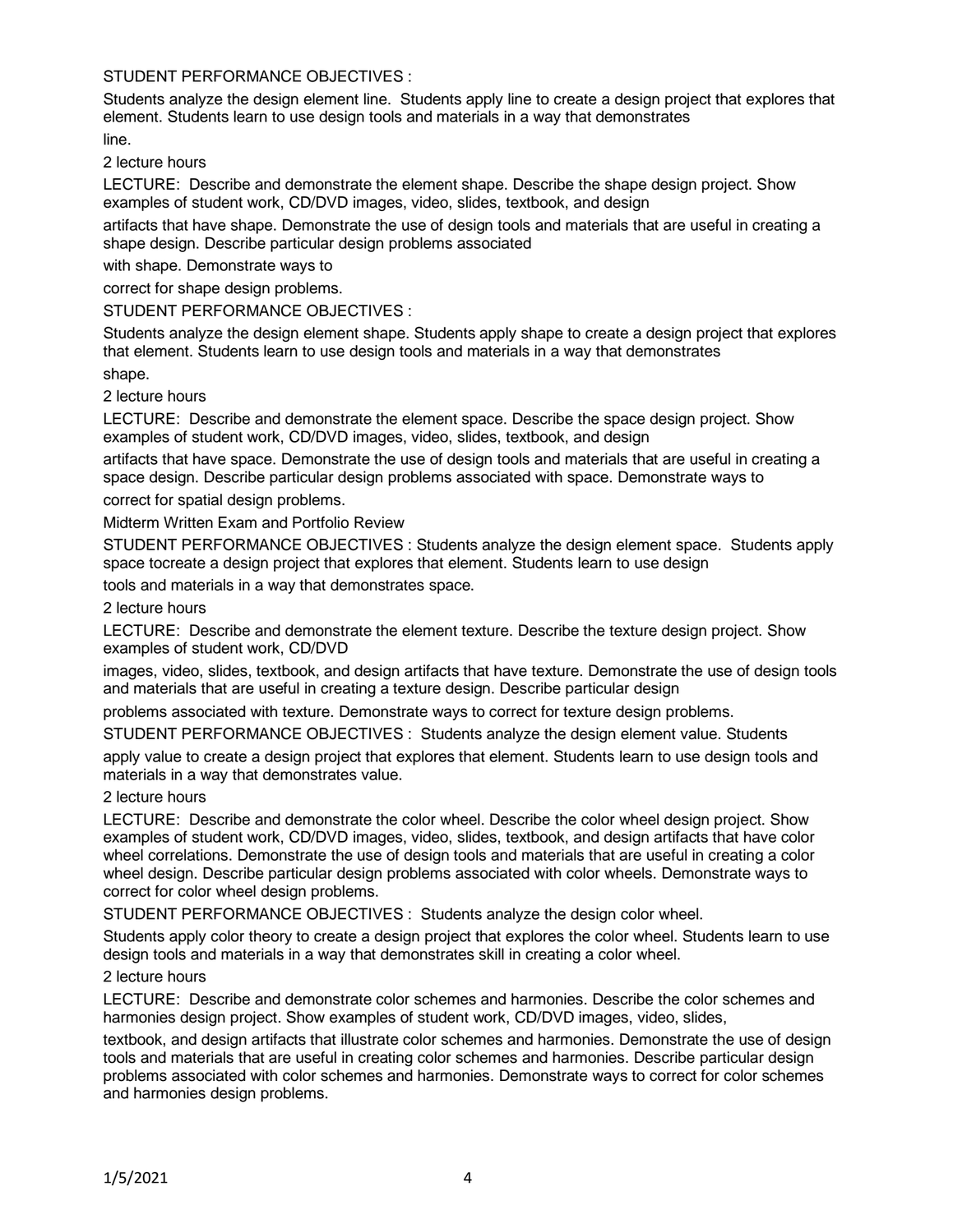STUDENT PERFORMANCE OBJECTIVES : Students analyze the color schemes

and harmonies. Students apply color schemes and harmonies to create a

design project. Students learn to use design tools and materials in a way that demonstrates a variety of color schemes and

harmonies.

2 lecture hours

LECTURE: Describe and demonstrate the psychology of color. Describe the psychology of color design project. Show examples of student work, CD/DVD images, video, slides,

textbook, and design artifacts that have illustrate the psychology of color. Demonstrate the use of design tools and materials that are useful in creating a psychology of color design. Describe

particular design problems associated with the psychology of color. Demonstrate ways to correct for psychology of color design problems.

STUDENT PERFORMANCE OBJECTIVES : Students analyze the psychology of color. Students apply psychology of color to create a design project.

Students learn to use design tools and materials in a way that demonstrates the psychology of color. 2 lecture hours

LECTURE: Describe and demonstrate color values and contrasts. Describe the color values and contrast design project. Show examples of student work, CD/DVD images, video,

slides, textbook, and design artifacts that

have a variety of color values and contrast. Demonstrate the use of design tools and materials that are useful in creating a color values and contrast

design. Describe particular design problems associated with color values and contrast. Demonstrate ways to correct for color

values and contrast design problems.

STUDENT PERFORMANCE OBJECTIVES : Students analyze color values and contrast. Students apply variety to create a design

project that explores color values and contrast. Students learn to use design tools and materials in a way that demonstrates color values and contrast.

2 lecture hours

LECTURE: Describe and demonstrate lettering and typography. Describe the lettering and typography design project. Show examples of

student work, CD/DVD images, video, slides, textbook, and design artifacts that have lettering and typography. Demonstrate the use of design tools and materials that are useful in creating a lettering

and typography design. Describe particular design problems associated with lettering and typography. Demonstrate ways to correct for lettering and

typography design problems.

STUDENT PERFORMANCE OBJECTIVES : Students analyze the lettering and typography design. Students apply lettering and typography to create a graphic design project. Students learn to use design tools and

materials in a way that demonstrates lettering and typography.

2 lecture hours

LECTURE: Describe and demonstrate non-traditional experimental design. Describe the experimental design project. Show examples of student

work, CD/DVD images, video, slides, textbook, and design artifacts that are experimental. Demonstrate the use of design tools and materials that are useful in creating an

experimental design. Describe particular design problems associated with experimentation. Demonstrate ways to correct for experimental design problems.

STUDENT PERFORMANCE OBJECTIVES : Students analyze experimental design.

Students apply experimentation to create a design project. Students learn to use design tools and materials in a way that demonstrates experimentation.2 HOURS Final Written Exam and Final

Portfolio Review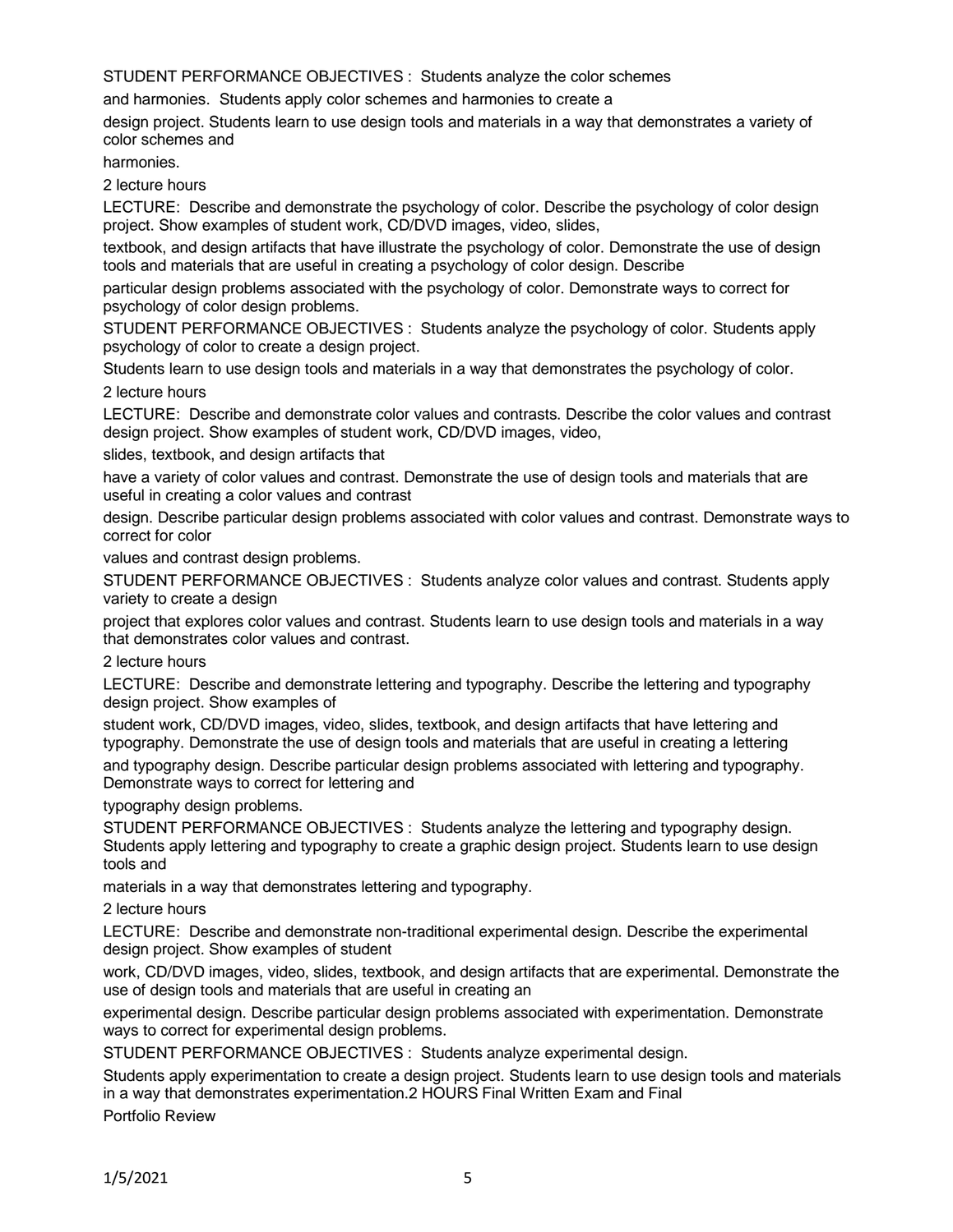LAB CONTENT:

4 lab hours

LAB: Exercises utilizing two dimensional design tools and materials. Exercises creating

designs that explore picture plane, format, figure ground relationships, flat space, figure ground

reversal, spontaneous interaction, angles, depth, and visual ideas.

STUDENT PERFORMANCE OBJECTIVES : Students analyze the design elements and apply them to create a design project exploring picture plane, use of format, figure ground relationships, flat space, spontaneous interaction, angles, and depth. Students research and express a theme within their design project. Students develop and implement a visual message into design project.

4 lab hours

LAB: Work on exercises and design project utilizing repetition. Critique and discussion of student designs. **OUT** 

OF CLASS ASSIGNMENTS: Work on

STUDENT PERFORMANCE OBJECTIVES : Students analyze the design element repetition. Students apply repetition to

create a design project that explores that element. Students learn to use design tools and materials in a way that demonstrates repetition.

4 lab hours

LAB: Work on exercises and design project utilizing variety.

Critique and discussion of student designs.

STUDENT PERFORMANCE OBJECTIVES : Students analyze the design element variety. Students apply variety to create

a design project that explores that element. Students learn to use design tools and materials in a way that demonstrates variety.

WEEK 4: 4 lab hours

LAB: Work on exercises and design

project utilizing balance. Critique and discussion of student designs.

STUDENT PERFORMANCE OBJECTIVES : Students analyze the design element balance. Students apply balance to create a design project that explores that element. Students learn to use design tools and materials in a way that demonstrates balance.

4 lab hours

LAB: Work on exercises and design project utilizing emphasis. Critique and discussion of student designs.

STUDENT PERFORMANCE OBJECTIVES : Students analyze the design element

emphasis. Students apply emphasis to create a design project that explores that element. Students learn to use design tools and materials in a way that demonstrates emphasis.

4 lab hours

LAB: Work on exercises and design project utilizing economy. Critique and discussion of student designs.

STUDENT PERFORMANCE OBJECTIVES : Students analyze the design element economy. Students apply economy to create a design project that explores that element. Students learn to use design tools and materials in a way that demonstrates economy.

4 lab hours

LAB: Work on exercises and design project utilizing line. Critique and discussion of student designs. STUDENT PERFORMANCE OBJECTIVES :

Students analyze the design element line. Students apply line to create a design project that explores that element. Students learn to use design tools and materials in a way that demonstrates line.

4 lab hours

LAB: Work on exercises and design project utilizing shape. Critique and discussion of student designs. STUDENT PERFORMANCE OBJECTIVES :

Students analyze the design element shape. Students apply shape to create a design project that explores that element. Students learn to use design tools and materials in a way that demonstrates shape.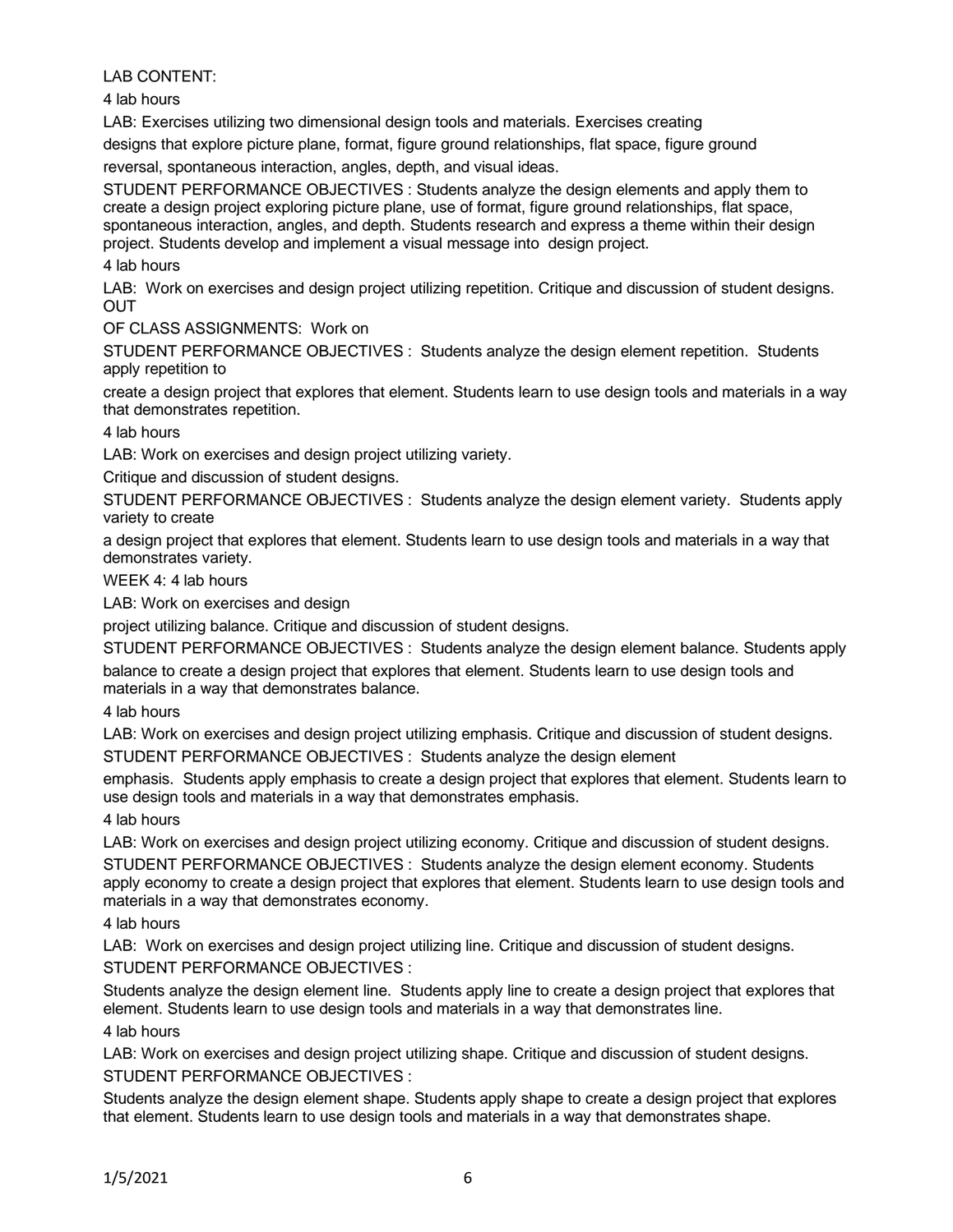4 lab hours

LAB: Work on exercises and design project utilizing space. Critique and discussion of student

designs.

STUDENT PERFORMANCE OBJECTIVES : Students analyze the design element space. Students apply space to

create a design project that explores that element. Students learn to use design tools and materials in a way that demonstrates space.

## 4 lab hours

LAB: Work on exercises and design project utilizing texture. Critique and discussion of student designs. STUDENT PERFORMANCE OBJECTIVES : Students analyze the design element texture. Students apply texture to create a design project that explores that element. Students learn to use design tools and materials in a way that demonstrates texture.

## 4 lab hours

LAB: Work on exercises and design project utilizing value. Critique and discussion of student

designs.

STUDENT PERFORMANCE OBJECTIVES : Students analyze the design element value. Students apply value to create a design project that explores that element. Students learn to use design tools and materials in a way that demonstrates value.

WEEK 12: 4 lab hours

LAB: Work on color exercises and color wheel design

project. Critique and discussion of student designs.

STUDENT PERFORMANCE OBJECTIVES : Students analyze the design color wheel. Students apply color theory to create a design project that explores the color wheel. Students learn to use design tools and materials in a way that demonstrates skill in creating a color wheel.

4 lab hours

LAB: Work on exercises and color schemes and harmonies design project. Critique and discussion of student designs.

STUDENT PERFORMANCE OBJECTIVES : Students analyze the color schemes and harmonies. Students apply color schemes and harmonies to create a design project. Students learn to use design tools and materials in a way that demonstrates a variety of color schemes and harmonies.

4 lab hours

LAB: Work on exercises and design project utilizing the

psychology of color. Critique and discussion of student designs.

STUDENT PERFORMANCE OBJECTIVES : Students analyze the psychology of color. Students apply psychology of color to create a design project. Students learn to use design tools and materials in a way that demonstrates the psychology of color.

#### 4 lab hours

LAB: Work on exercises and design project utilizing color values and contrast. Critique and discussion of student designs.

STUDENT PERFORMANCE OBJECTIVES : Students analyze color values and contrast. Students apply variety to create a design project that explores color values and contrast. Students learn to use design tools and materials in a way that demonstrates color values and contrast.

4 lab hours

LAB: Work on exercises and design project utilizing lettering and typography. Critique and discussion of student

designs.

STUDENT PERFORMANCE OBJECTIVES : Students analyze the lettering and typography design. Students apply lettering and typography to create a graphic design project. Students learn to use design tools and materials in a way that demonstrates lettering and typography.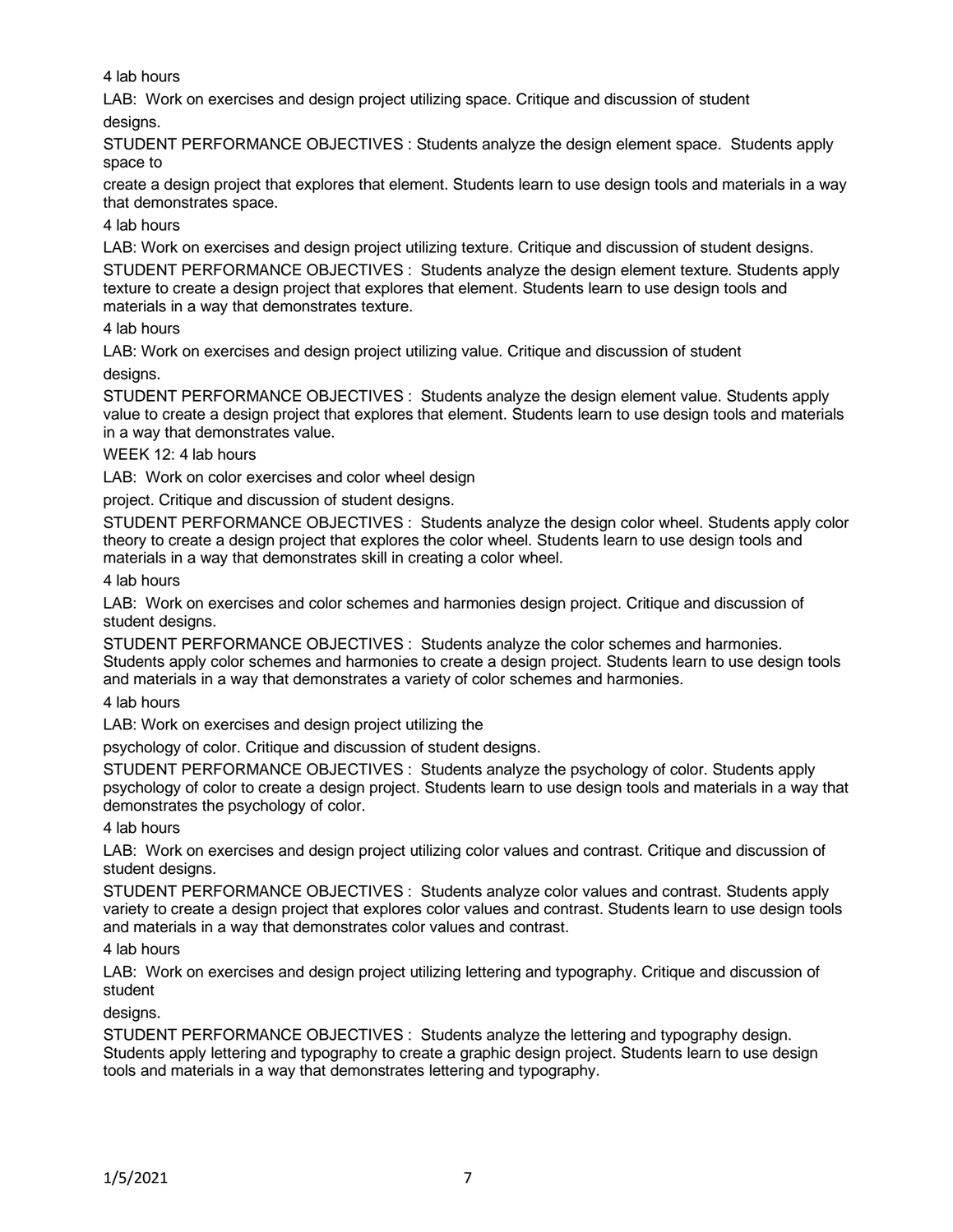4 lab hours LAB: Work on exercises and design project utilizing experimentation. Critique and discussion of student designs. STUDENT PERFORMANCE OBJECTIVES: Students apply experimentation to create a design project. **Students** learn to use design tools and materials in a way that demonstrates experimentation. 2 HOURS Final Written Exam and Final Portfolio Review

# **METHODS OF INSTRUCTION:**

Lecture, video, cd/dvd, computer presentations, internet, examples, demonstrations, lab, critiques, exercises and projects.

## **OUT OF CLASS ASSIGNMENTS:**

Required Outside Hours: 42 Assignment Description: Student will engage in the creative process to create design projects related to design elements and principles. Required Outside Hours: 15 Assignment Description: Students will read and study from the required text and assigned articles. Required Outside Hours: 15 Assignment Description: Students will write weekly reading summaries.

## **METHODS OF EVALUATION:**

Writing assignments Percent of total grade: 20.00 % Writing assignments: 20% - 40% Written homework Essay exams Term papers Other: Studio Journal entries & notes for ea. design proj Problem-solving assignments Percent of total grade: 20.00 % Problem-solving demonstrations: 20% - 40% Other: Design work. Skill demonstrations Percent of total grade: 10.00 % Skill demonstrations: 10% - 20% Class performance Field work Other: Critique & Discussion, sketchbook work. Other methods of evaluation Finished cumulative portfolio of design projects and sketches.

#### **REPRESENTATIVE TEXTBOOKS:**

Lauer / Pentak. Design Basics, 8th edition. Boston, Ma, U.S.A.: Wadsworth Cengage,2019.

Standard college textbook for this course.

ISBN: ISBN: 1-111-35398-0

Reading Level of Text, Grade: Reading level of text, Grade: 13+ college level Verified by: Verified by:Coleman Liau index, Fry's readability graph, Flesch Kincaid Grade Level, ARI (Automated Readability Index), SMOG